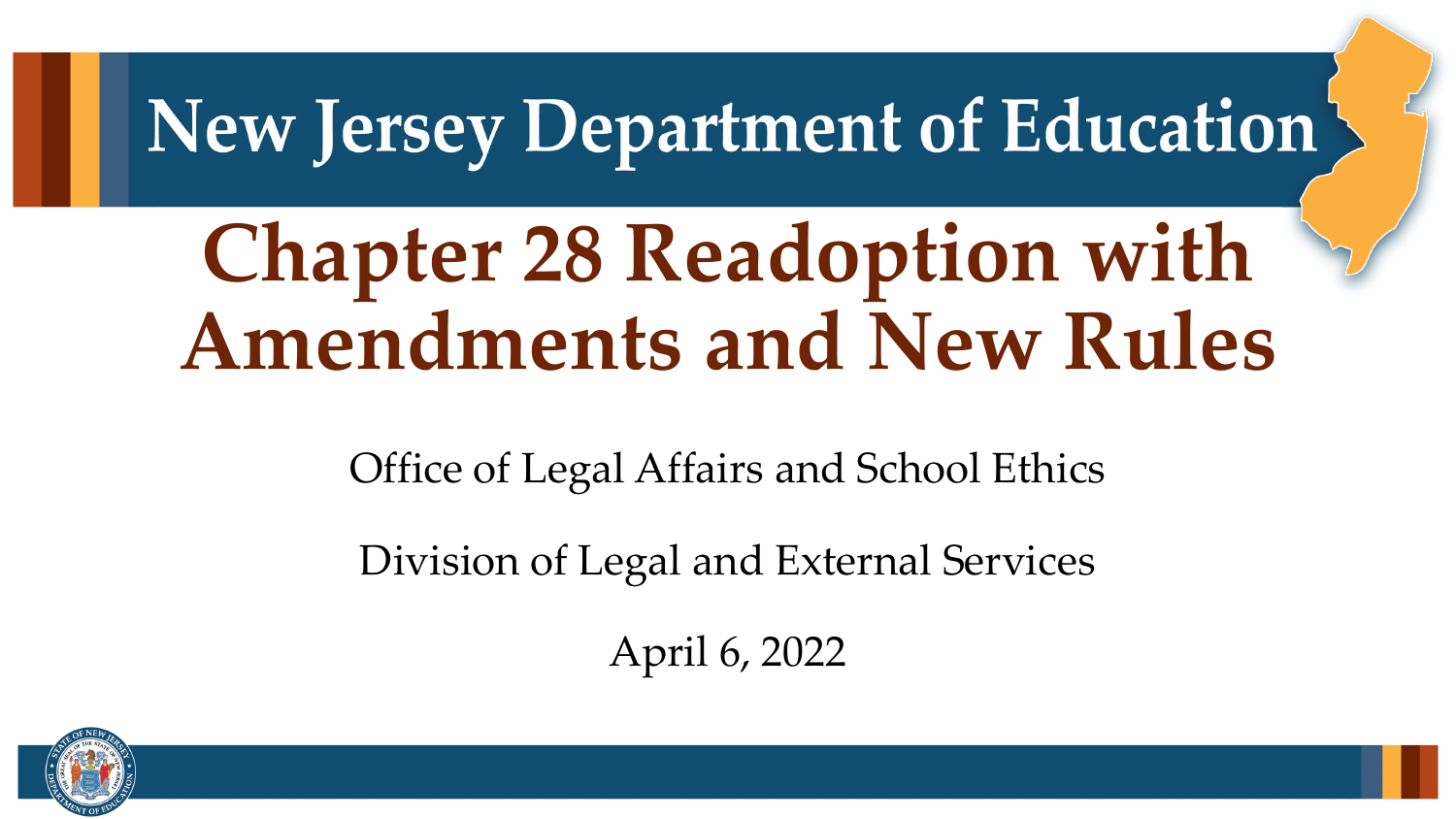# **Purpose of N.J.A.C. 6A:28**

- The rules effectuate the School Ethics Act, N.J.S.A. 18A:12-21 et seq., which seeks to ensure and preserve public confidence in the integrity of elected and appointed school officials.
- The Act prescribes the ethical standards by which school officials are to be guided in the conduct of their offices and positions.
- The Act also created the School Ethics Commission, which is charged with enforcing the Act through a procedure for reviewing complaints and ultimately rendering recommendations to the Commissioner of Education as to the imposition of sanctions when violations are substantiated.

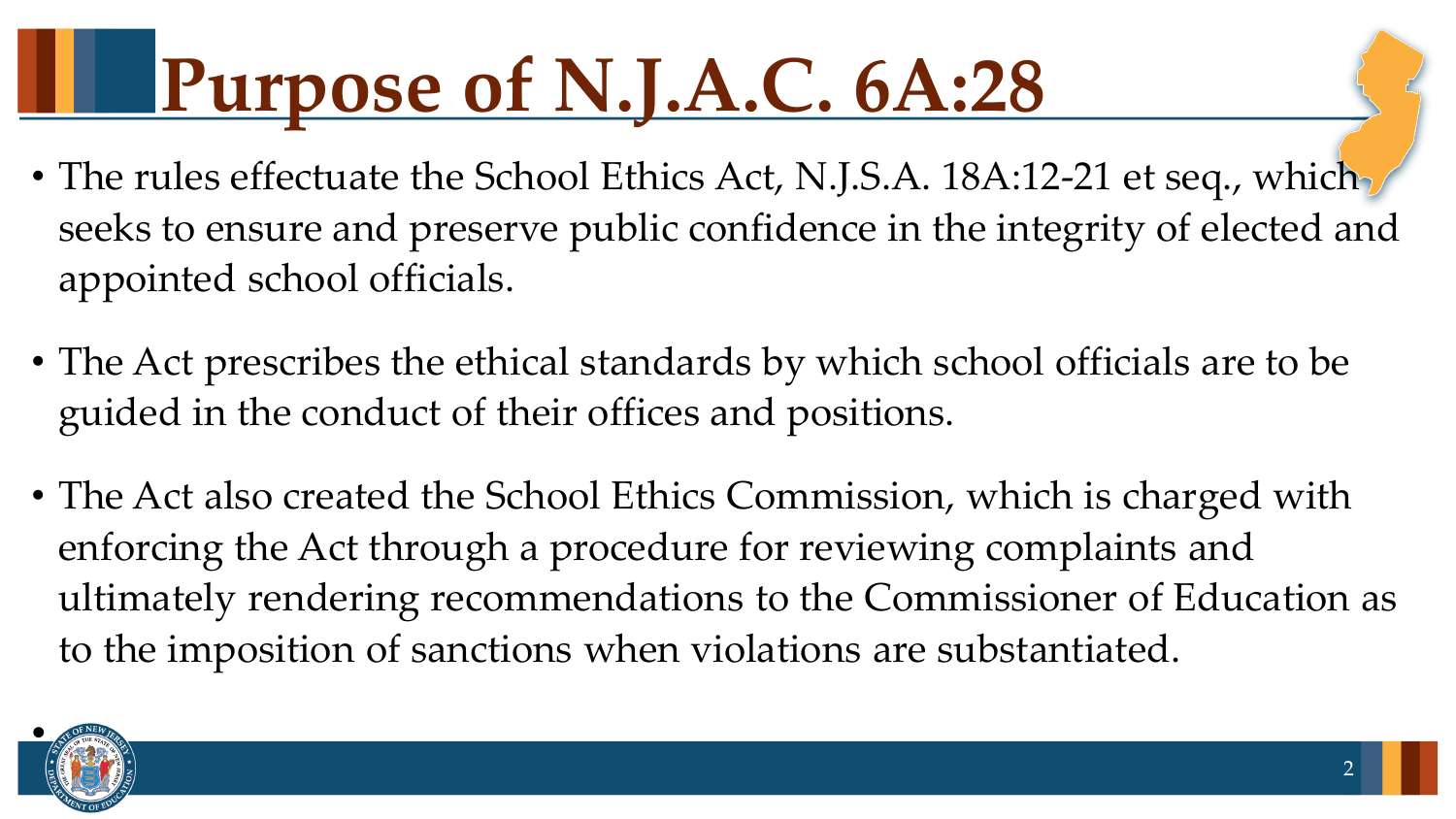# **Key Areas in Chapter 28**

- 1. Filing of financial and personal/relative disclosure statements;
- 2. Board member and charter school or renaissance school project trustee training;
- 3. Issuance of advisory opinions;
- 4. Filing of complaints; and
- 5. Review of complaints by the Commission.

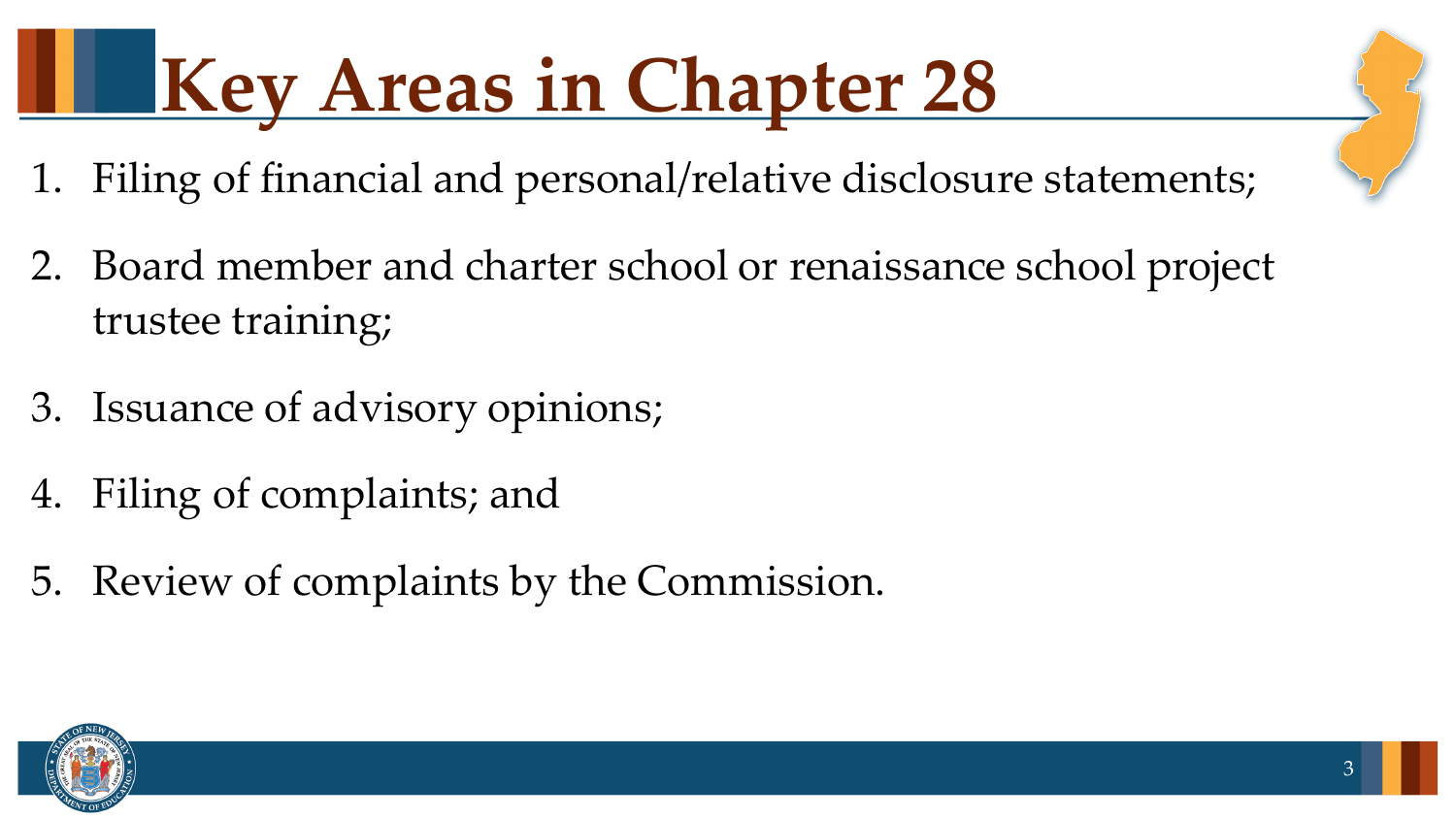#### **General Overview: Proposed Amendments and New Rules**

- 1. Seek to ensure consistency with current practice.
- 2. Provide clear direction to school officials on the ramifications of failing to comply with statutory mandates for filing disclosure statements and completing training.
- 3. Will streamline the processing of complaints, and will improve the time period within which complaints are adjudicated and resolved.

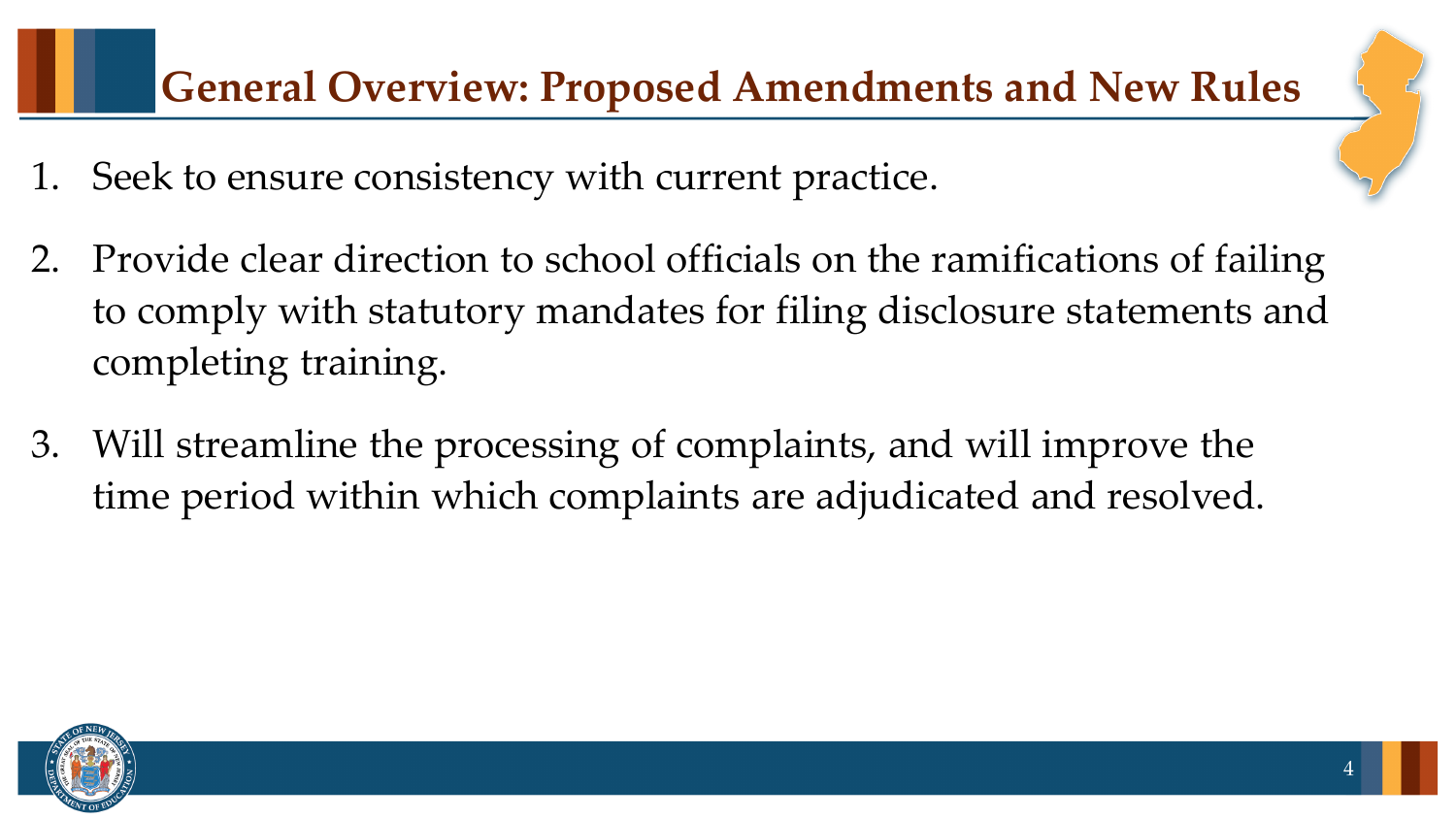### **Proposed SEC Procedures for Processing Complaints**

#### **All Complaints (Prohibited Acts, Code of Ethics for School Board Members, and Combination)**

- ◆ Complaint filed and served.
- Respondent must file a *Written Statement*.
- \* Respondent must provide defenses and a response to the charges, and can request dismissal if a sufficient basis is provided.
- ◆ Complainant can only file a reply to the Written Statement if the Respondent alleges that the Complaint is frivolous.
- Matter is docketed for Probable Cause (PC) Review (for all complaints).
	- PC shall be found when the facts and circumstances presented in the complaint and written statement would lead a reasonable person to believe that the School Ethics Act has been violated.
	- Matters involving Prohibited Acts and/or Combination allegations can be retained by the School Ethics Commission with the consent of the parties or transmitted to the Office of Administrative Law (OAL).
	- Matters involving Code of Ethics for School Board Members allegations can be retained by the School Ethics Commission (no consent required) or transmitted to the OAL.